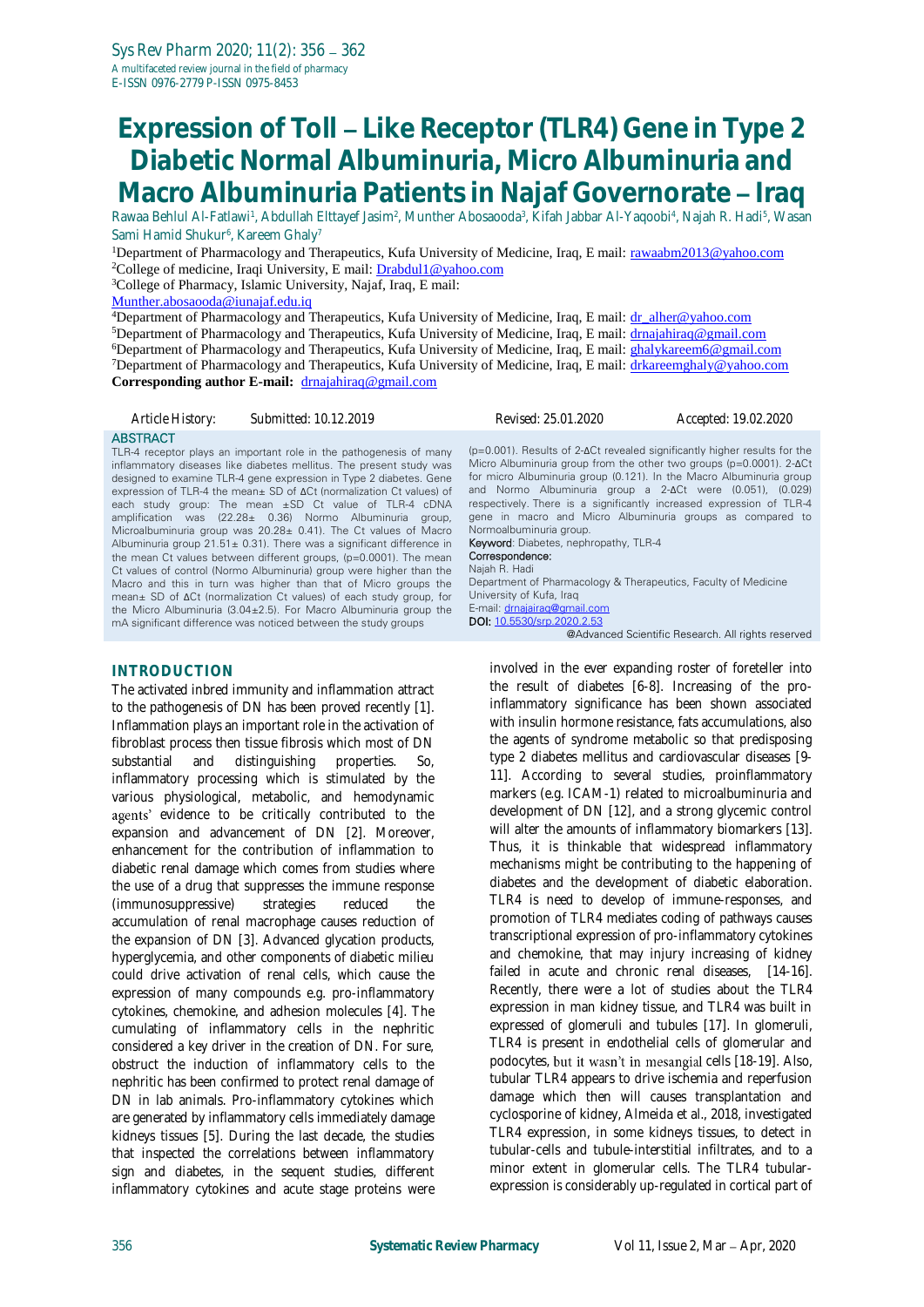kidney of diabetes nephropathy than that with renal tissue from patients who not-DN and control. Also, the tubular-TLR4 over-expression is associated to interstitial macrophage infiltration in the DN. Dasu, et al. 2010b investigated the up-arranging and promotion of tool-like receptors 4 and its ligand in the monocyte distribution of T2D lately diagnosed, complication a potential function for tool-like receptors 4 in between monocyte macrophage mobilization and tubule-interstitial inflammation in diabetes nephropathy. The obscurity of this situation in nephritic tissues of likely protein-uric but nondiabetic cases certain which the observed TLR-4 stimulation is not just a not specific result of hard proteinuria. Shigeoka, et al., 2007 documented that TLR4 has been much expressed in different type of renal cells, inclusive glomerular endothelial & tubular cells, per tubular and capillaries. In biopsies of human diabetes nephropathy and diabetic rats, expression of TLR4 was found to up-regulated in both the glomeruli and Tubulointerstitial and associated to elevated MyD88 expression, as well as activation of  $NF$ - $\kappa B$  and infiltration of macrophage. In the lab animals, rising glucose induced the TLR4 in cells of rats. Diabetes promotes the TLR4 surface expression in peritoneal macrophages and renal macrophages, cancel of TLR4 showed that protective effect to Albuminuria, inflammation of renal, also the damage of podocytes, and consequently indicating that macrophages could be derived TLR4 which might mediate the nephritic injury in elementary DN. Recently, in the diabetes, systemic inflammation and kidney injury in the DN preliminary stage, the TLR-4 role has been proved. Right now, few studies have explained that rising TLR4 expression which promotes by glucose can prevent inflammation by down-regulating the TLR4 expression. In lab animals, hyperglycemia-induced TLR4 and TLR4 expression by the oxidize activation of PKC and NADPH, and knocking reduced of TLR2 and TLR4 important down-regulated the HG-induced NF-KB activation. Furthermore, FFA augments the HG-induced pro-inflammatory affect macrophages by promoting the TLRs expression  $PPARy$  agonist can expand its antiinflammatory effect by altering the TLR-2 and TLR-4 signaling in the mice dB/dB. Therefore, the role of TLR-4 in immunocytes (monocyte and macrophages) can provide a further indicator of systemic pro-inflammatory status in diabetes. Further investigation of the correlation between the TLR-4 proinflammatory mediators /mRNA expression and the multiple danger agents for DN in the biggest population is needed to estimate the possibility of pathogenic relation of TLR4 in the DN of human. In conditions of non-infectious inflammatory (e.g. ischemia-reperfusion injury, diabetes, and immune disease), the TLR4 reported being stimulated via reacting with endogenous ligand including HMGB1 and HSP. Dasu and his group identified that TLR4 endogenous ligand-activated by the state of diabetic, also, proved to mediate tubular inflammatory response by TLR4 in renal ischemia-reperfusion hurt. Circulating HMGB1 might involve the human DN expansion. In our work, we detected that a rise expression of TLR-4 and plasma grade of HMGB1 in T2DM patients that more supports the function of TLR4 activation in DN. Moreover, the growing roster of TLR4 endogenous ligand may also drive TLR4 activation in DN patients.

#### **MATERIALS AND METHODS**

Patients were selected from Center of hormones and diabetes in Al - Saddar Teaching Hospital

The inclusion criteria which have been taken for patients as following:

All patients were more than 5 years diagnosed with diabetes type 2.

Patients age was more than or equal to 30 years at diagnosis and equal or less than 65 years.

Patients were randomly collected in relation to gender.

Patients shouldn't receive any drugs at presentation phase.

The patients were referred from different provinces of Iraq.

The clinical findings for each patient were obtained, as showed in questionnaire forma Appendix 1, The following data will be recorded: age, gender, onset of diabetes, duration of diabetes, body mass index, blood pressure, General urine examination (GUE), urea, creatinine, albumin, mean glycosylated hemoglobin (HbA1c) more than 10%, and C-reactive protein are determined in all the enrolled subjects by standard laboratory techniques.

A case-control study was designed according to the following equation: (Menashe, Rosenberg, & Chen, 2008)  $N = 2 (Z\alpha + Z\beta)^2 p^* q^* / (P1-P2)^2$ 

The diagnoses of cases were in the diabetes laboratory of Al-Sadder educated hospital and based on the following tests:

HBA1c

Albumen-creatinine ratio

General urine exam

Estimated glomerular filtration rate (GFR rate)

After diagnoses possesses the number of all patients were 400 that divided in to three studied groups for further investigation:

Patients with normal Albuminuria (No =145)

Patients with microalbuminuria (No=162)

Patients with macroalbuminuria (No=93)

The study protocol was approved by Kufa Medical College Ethical Committee

Five ml of venous blood samples have been collected using a 5 ml disposable syringe in EDTA tube from 400 patients of all studied groups (Normo, Micro, and Macro Albuminuria). Laboratory work for preservation blood samples was accomplished in Alfuratalausat unit for Cancer Researches. All blood collection tubes were gently shaking for mixing immediately after collected, incubated for 5 min. and preserved in ice bag for not more than one hour before preservation processing with TRIzol reagent and divided into two fractions:

#### **Total RNA Isolation with TRIzol**

The total RNA Isolation is achieved by five steps depends on Guy's protocol for total RNA isolation, unless stated, the protocol is carried out at room temperature. Total RNA was reversely transcribed to complementary DNA (cDNA) using Wiz Script<sup> $M$ </sup> RT FD mix Kit. The procedure was carried out in a reaction volume of 20 µl according to the manufacturer's instructions; the total RNA volume to be reversely transcribed was  $(20\mu l)$ . The amplification was done in the ABI/Prism 7900HT version 0.1.1. (Applied Biosystems) using TaqMan®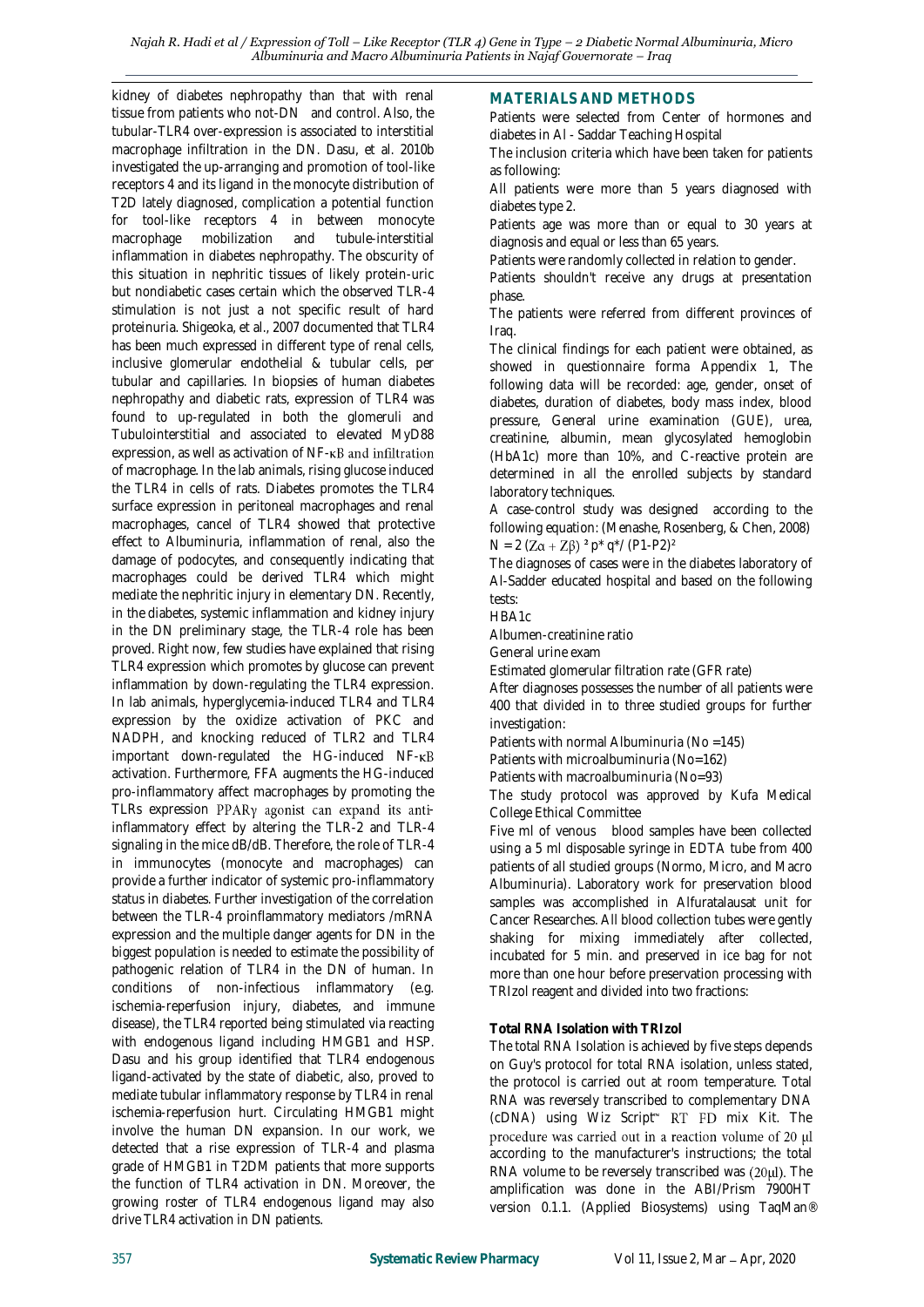Universal PCR Master Mix, WISBIO for blood samples. The sequence of the primers and probes used in the study was summarized in table (1)

| Table (1)                                          |                             |  |  |  |  |
|----------------------------------------------------|-----------------------------|--|--|--|--|
| Primer<br>Sequence $(5' \rightarrow 3'$ direction) |                             |  |  |  |  |
| TLR4 Chromosome 9                                  |                             |  |  |  |  |
| Forward                                            | <b>ATCATTGGTGTGTCGGTCCT</b> |  |  |  |  |
| Reverse                                            | CAGTCCTCATCCTGGCTTGA        |  |  |  |  |
| GAPDH (endogenous gene)                            |                             |  |  |  |  |
| Forward                                            | GAAATCCCATCACCATCTTCCAGG    |  |  |  |  |
| Reverse                                            | GAGCCCCAGCCTTCTCCATG        |  |  |  |  |

### **RESULTS**

Table (2) shows the house keeping gene and the Ct value of GAPDH, which used in the present work. The range of

Ct value for GAPDH in the Micro Albuminuria group the mean  $\pm$  SD was (17.24 $\pm$ 0.36), for the Macro Albuminuria group the mean  $\pm$  SD was (17.22 $\pm$ 0.37)

| Table (2)                     |                             |             |                                                                        |                            |  |  |  |
|-------------------------------|-----------------------------|-------------|------------------------------------------------------------------------|----------------------------|--|--|--|
| Group                         | Means Ct of<br><b>GAPDH</b> | $2$ -Ct     | 2 <sup>-Ct</sup> of Studied group/2 <sup>-Ct</sup><br>of Control group | Fold of gene<br>expression |  |  |  |
| 1) Normoalbuminuria (Control) | 17.21                       | $65.9F - 7$ | 65.9 E7/65.9 E7                                                        | 1.000                      |  |  |  |
| 2) Microalbuminuria           | 17.24                       | $64.6F - 7$ | 64.6 E-7/65.9 E-7                                                      | 0.98                       |  |  |  |
| 3) Macroalbuminuria           | 17.22                       | $65.5E - 7$ | 65.5 E7/65.9 E7                                                        | 0.99                       |  |  |  |

## **DISCUSSIONS**

In Normo Albuminuria group it was a mean  $\pm$  SD  $(17.21\pm0.44)$ . A significant difference was found in between these groups regarding the mean Ct value of GAPDH, (p=0.016: p<0.05) with an LSD value of (0.29). The inherent assumption within the housekeeping genes that used in studies of molecular is which their expression left over constant within the tissues. The GAPDH is one of the foremost usually used genes of house-keeping within the companion of the expression of genetic information, studied the gene expression of 1, 718 by using qRT-PCR. The GAPDH was applied as a gene reference in seventy-two types of normal tissues of a human. They found GAPDH that used is a kind of are liable strategy for the standardization in qRT-PCR when clinical studies applied the 2-ct value of first group was 65.9 E-7. For second group, it was 65.5 E-7 and for the rd

group it was 64.6E-7. The folds expression ratio of the gene was1incontrol (Normo Albuminuria), 0.99 to the Macro Albuminuria and 0.98 to Micro Albuminuria group, there are a lot of studies had been end one about the total change in GAPDH expression utilizing the values of 2-Ctandtheratio of 2-Ct compared with control (Normo Albuminuria) group, table (4). Each quantificative PCR reactions was run in triplicate for each sample, in each run, samples from all groups were run in addition on template and non-primer controls. This was important to make the statistical calculation of each group and in order to specify the calibrator. Plots of each run were recorded including the amplification plots and dissociation curves, in figures (1-4) show the amplification plots and dissociation curves for GAPDH and TLR-4.



**Figure (1):** Plots of GAPDH amplification by using Qpcr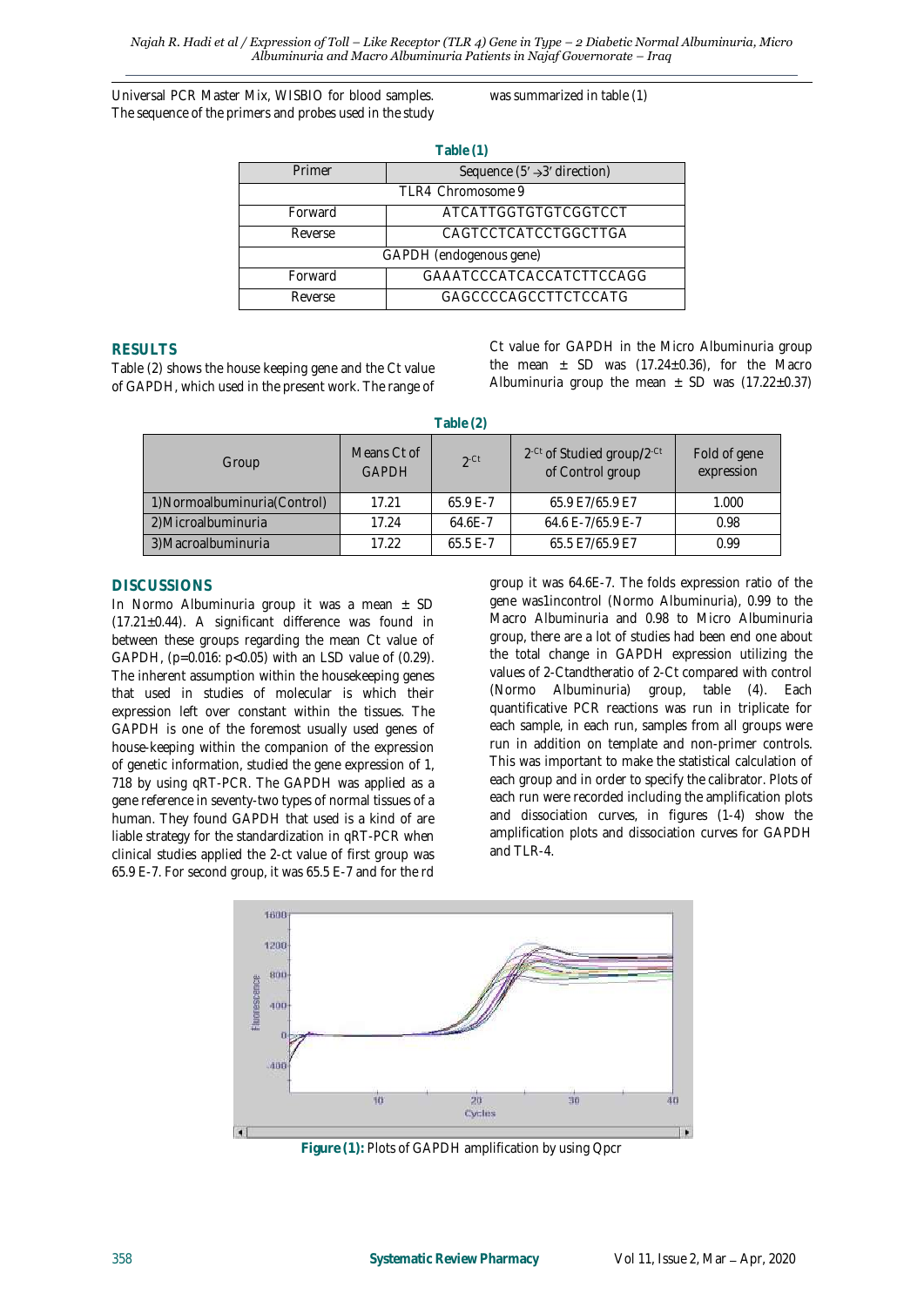

**Figure (2):** GAPDH dissociation curves by Qpcr



**Figure (3):**TLR4 amplification plots by Qpcr



**Figure (4):** TLR4 dissociation curves by qPCR samples included all studied groups

The samples were included in all studied groups, the range of Ct values were 16.0-17.0.

This photograph was taken directly from Rout agene (smart cycler) qPCR machine

The samples included in all the studied groups. Melting temperature ranged from 86°C to 87°C, No primer dimer could be seen. The photo graph was taken directly from Rout agene (smart cycler) qPCR machine.

Samples included all studied groups; this photograph was taken during the work directly from Rout agene (smart cycler) qPCR machine

Melting temperature ranged from 83°C to 84°C, No primer dimer could be seen.

The photograph was taken directly from Rout agene (smart cycler) qPCR machine

Normalization of Ct (cycle threshold) values

Quantitative RT-PCR assay in the present study analyzed them RNA expression of TLR-4 and compared its expression between Normo Albuminuria control group, Micro Albuminuria group and Macro Albuminuria group. The calculation of gene expression fold change was made using relative quantification (Stamova et al., 2009). This depends on normalization of Ct values calculating the Ct which is the variation between the mean values of C to replica of TLR-4cDNA amplification of each single case and that of the GAPDH.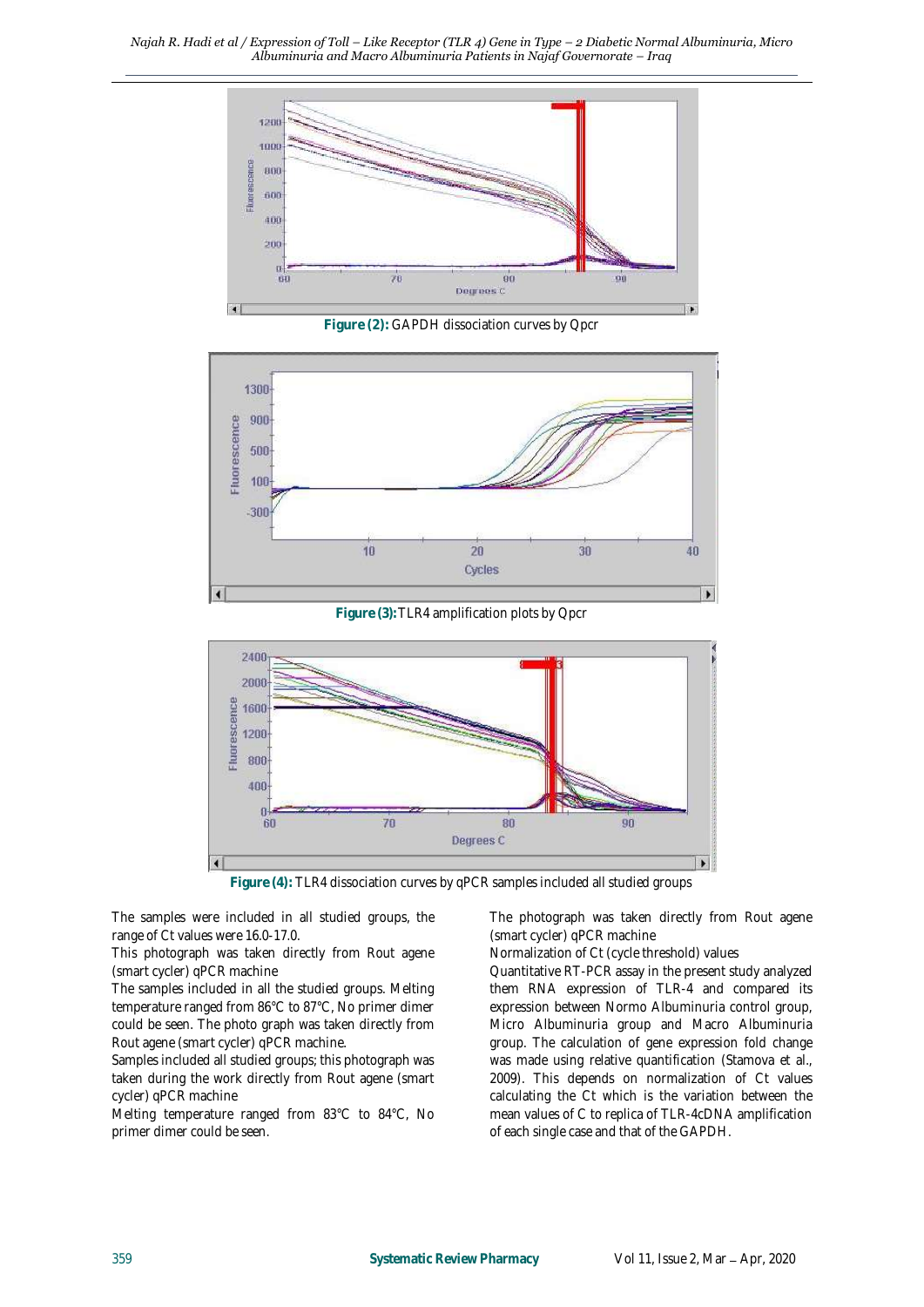| Table (3)               |                        |                                         |                    |               |                                                             |                               |  |
|-------------------------|------------------------|-----------------------------------------|--------------------|---------------|-------------------------------------------------------------|-------------------------------|--|
| groups                  | Means Ct<br>Ωf<br>TLR4 | <b>Means</b><br>$Ct$ of<br><b>GAPDH</b> | $\Delta$ Ct        | $2-\Delta Ct$ | $2-ACt$ of<br>Studied<br>group/2-ACt<br>of Control<br>group | Fold of<br>gene<br>expression |  |
| 1)Normo<br>Albuminuria  | $22.28 \pm$<br>0.36    | 17.21                                   | $5.07 \pm$<br>2.43 | 0.029         | 0.029/0.029                                                 | 1.0                           |  |
| 2) Micro<br>Albuminuria | $21.28 \pm$<br>0.41    | 17.24                                   | $3.04 \pm 2.5$     | 0.121         | 0.029/0.121                                                 | 4.192                         |  |
| 3) Macro<br>Albuminuria | $22.01 \pm$<br>0.31    | 17.22                                   | $4.79 + 3.18$      | 0.051         | 0ز029/0ز<br>036                                             | 1.76                          |  |
| P value $=$             | 0.0001                 |                                         |                    |               |                                                             |                               |  |

Table (3) shows the mean  $\pm$  SD of Ct (normalization Ct values) of each study group

The mean  $\pm$  SDCt value of TLR-4cDNA amplification was (22.28  $\pm$  0.36) in Normo Albuminuria group, while Micro Albuminuria group was  $\pm$  SD (20.28 $\pm$ 0.41). The Ct values of Macro Albuminuria group with a mean  $\pm$  SD

was ( $21.51\pm0.31$ ). Results are shown in Table (4-8), the Ct mean values of the control (Normo Albuminuria) were higher than Macro Albuminuria and this in turn was higher than that of Micro Albuminuria group.

|                         |                               |                                |                                                              | $1$ up $10$ $11$                                                |                            |                     |                                                                                      |                               |
|-------------------------|-------------------------------|--------------------------------|--------------------------------------------------------------|-----------------------------------------------------------------|----------------------------|---------------------|--------------------------------------------------------------------------------------|-------------------------------|
| Groups                  | <b>Means</b><br>Ct of<br>TLR4 | Means Ct<br>of<br><b>GAPDH</b> | Mean<br>$\Delta$ Ct<br>Target<br>$(ctTLR4 -$<br>ctGAPD<br>H) | Mean $\Delta$ Ct<br>Calibrator<br>$(ctTLR4 -$<br><b>ctGAPDH</b> | $\Delta \Delta \text{C} t$ | $2-\Delta\Delta ct$ | $2-\Delta\Delta$ Ct of<br>Studied group /<br>$2-\Delta\Delta Ct$ of<br>Control group | Fold of<br>gene<br>expression |
| 1) Normo<br>Albuminuria | 22.28                         | 17.21                          | 5.07                                                         | 6.2                                                             | $-1.13$                    | 2.188               | 2.188/2.188                                                                          | 1.0                           |
| 2) Micro<br>Albuminuria | 20.28                         | 17.24                          | 3.04                                                         | 6.2                                                             | $-3.16$                    | 8.938               | 8.932/2.188                                                                          | 4.08                          |
| 3) Macro<br>Albuminuria | 21.51                         | 17.22                          | 4.29                                                         | 6.2                                                             | $-1.91$                    | 2.657               | 3.758/2.188                                                                          | 1.717                         |

**Table (4)**

Table (4) show the mean  $\pm$  SD of Ct (normalization Ct values) of each study group

# **CONCLUSION**

For the Micro Albuminuria (3.04  $\pm$  2.5), for Macro Albuminuria group the mean  $\pm$  SD (4.79 $\pm$ 3.18) and the Normo Albuminuria group Ct a mean  $\pm$  SD was  $(5.07\pm2.43)$ , for the gene expression folds in relation to the housekeeping genes the result of 2-e. ct of each group was measured in relation theorem Albuminuria (control). As showed in Tables (4-9), the results of 2-ect revealed significantly higher results for the Micro Albuminuria group from the other two group,  $(p =$  $0.0001$ ) 2- $\Delta$ Ct for Micro Albuminuria group (0.121). In the Macro Albuminuria group and Normo Albuminuria group a 2- $\Delta$ Ct were (0.051), (0.029) respectively. The gene expression fold of in Micro Albuminuria group was more than 4 time higher than that of Normo Albuminuria, and for the Macro Albuminuria was 0.76 time higher than the Normo Albuminuria group. These results indicate significantly increase expression of TLR-4 gene in macro and Micro Albuminuria group compared to control group. Histological, The most prevalent, severe and threatening complications of DM is Diabetic Nephropathy (DN) which correlated within verse outcomes of cardiovascular disorder, renal failure, and premature mortality. In inflammatory diseases, the participation of TLR-4 mediated rout have been proposed, therefore, TLR-4 mediates activation of

natural immunity controls not solely host defense against pathogen show ever also immune disorders. An evident from these results that the Micro Albuminuria group is associated with the highest copy number of m RNA so fTLR-4 gene reflecting its higher expression, which an inevitable result of accumulation of the glycation of plasma proteins like albumin, fibrinogen, globulins, and sclera protein to create different kinds of AGEs many previous studies have confirmed a high level of liquid body substance TLR-4 concentration in diabetic patients compared to healthy folks. Isaza-Correa et al, 2014, Liuetal., 2001 augmented TLR4 expression discovered in monocyte from diabetes style 2 patients (Jhengetal, 2015) reported that the inviter-TLR could energizing in renal system according to hyperglycemia (increasing of glucose in the bloodstream), which are unregulated in polygenic disorder. Reanimation the likelihood that a similar mechanisms charge able for initiating protein production at the early-stage of diabetic nephropathy. On the other hand, the TLR4 expression was also found to be associated well with this verity of Albuminuria in T2DM, suggesting its possible role in the pathogens is and progression of diabetic nephropathy and may by a good marker for diagnostic DN. This may reflect an increase depression of TLR4 by accumulation of TLR4 positive NK cells, mast cells, dendrite cells, monocyte,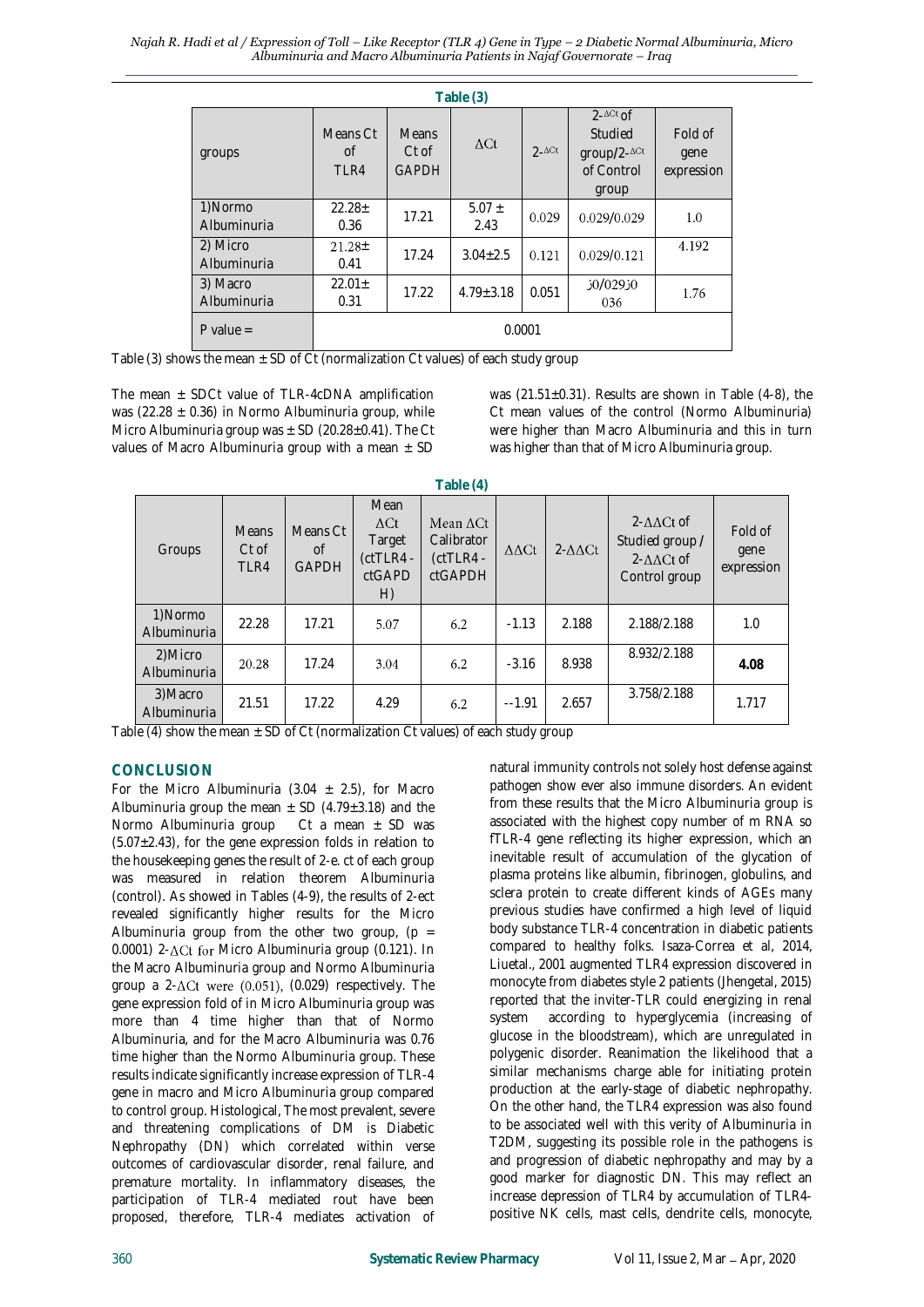macrophage ages, granulocytes and lymphocytes, nevertheless, the TLR4 up regulation mechanism in DN still obscure. TLR4 is unparalleled in the ability to promote both of the TRIF-and the My D88 subordinaterout, leads to activation of an early-step NF-KB & late-step NF-KB and stimulation of inflammatory cytokines rote in production. In DN, the NF-KB activation role in stimulating inflammation has been certified in vivo and in-vitro. In-vitro, NF-KB was promoting directly by albumin, HG, and AGE-BSA, also in directly by activating of growth factors and cytokines in a diabetic environment in tubular cells, glomerular & macrophage cells. On calculating relative expressionofTLR-4geneinallstudied groups applying the  $2-\Delta\Delta CT$  results, a calibrator was used, which is the highest value of the expression of TLR-4 among all the values of control group. As shown in table (4), the mean  $\pm$  SD of 2- $\Delta \Delta$ CT values of Micro Albuminuria group was (8.938) that for Macro Albuminuria were (2.657). The mean for Normo Albuminuria was (2.188). There was a significant difference within these groups regarding the mean  $2$ - $\triangle$  $\triangle$ CT (p=0.0001). Based on a large number of previous studies, TLR-4 expression or TLR-4 serum level are increased in diabetic patients as compared with healthy people (Rosa Ramirez & Ravi Krishna Dasu, 2012). This difference has also been confirmed among diabetic complications patients. But we are focusing on this study on DN only, although, in some study TLR4 has not been suggested to play a role in DN. However, several another investigations reported an avidness that agree with our result, which revealed that the TLR-4 gene expression was significantly higher in DN patients than other DM patients, more than four times as it is in Normo Albuminuria group, while, that gene expression fold number was 0.7 times in Macro Albuminuria group higher than that in the Normo Albuminuria. Table (4- 11). Our result is agree with several other studies, (Fathy, Soliman, Ragheb, & Al Ashram, 2016), who reported that TLR4 are in dependent predictors of the occurrence of micro Albuminuria in T2DM patients. TLR4-expression is stimulating cells to increase their number in the glomeruli and within the Tubulointerstitial macro Albuminuria (inflammation of the kidney) with micro-albuminuria. Of note, macrophage which accumulation in kidney has been discovered to be related to the renal fibrosis and Albuminuria and in type 2DN animal models. Verzola et al, 2014, mentioned that the microalbuminuria in kidney, DN and TLR4-MRNA could ever express fourfold tenfold in tubules and glomeruli compared with control. However, Leemans, et al, 2005b mentioned to that the obscurity of detectable kidney TLR4 over-expression in DN is abating looked foras TLR4has been involved in ischemic TLR4 mousemutant models, While Chaetal., 2013 mentioned to that to nephritic and Kimetal., 2013 reported that in renal damages, and more recently, in STZ-induced diabetic kidney of rats (Maetal.,2014), the study of DN biopsies from patients which suffering from advanced DN and chronic (more than 5.7 years) with diffuse or nodular glomeruli sclerosis (extra cellular matrix accumulation), rare faction of the capillary, and tubular leanness, which may explain their failed to find any increase in overall TLR4 expression. In this current study the relation

normo albuminuria patients and TLR4 gene expressions in comparison with micro Albuminuria were significantly elevated in Micro Albuminuria than in normoalbuminuria participants, although the TLR-4 levels were slightly higher in macroalbuminuria as compare with normoalbuminuria patients. There was a significant statistical differences between the studied groups, p<0.05 suggesting the importance of detecting high expression of TLR-4 gene as a marker for. Pulskensetal, 2010, they suggested that TLR4 signaling may be hence of renal fibrosis by modulating the tendency of renal cells to TGF.

## **REFERENCES**

- 1. Al-Saeed, A. H., Constantino, M. I., Molyneaux, L., D'Souza, M., Limacher-Gisler, F., Luo, C. Wong, J. (2016). An inverse relationship between age of type 2 diabetes onset and complication risk and mortality: The impact of youth-onset type 2 diabetes. Diabetes Care,  $39(5)$ , 823-829. <https://doi.org/10.2337/dc15-0991>
- 2. Almeida, L. E., Hresko, K., Sorenson, A., Butcher, S., Tayebi, L., Leonardi, R., ... Doetzer, A. (2018). Immunohistochemical expression of TLR-4 in temporomandibular joint dysfunction. Cranio - Journal of Craniomandibular Practice, 9634, 1-6. <https://doi.org/10.1080/08869634.2018.1446770>
- 3. Aso, Y., Wakabayashi, S., Yamamoto, R., Matsutomo, R., Kohzo, T., & Inukai, T. (2005). Hypercholesterolemia Is Strongly and Impairment of Fibrinolysis in Patients With Type 2 Diabetes. Diabetes Care, 28(9), 2211-2216
- 4. Campion, C. G., Sanchez-Ferras, O., & Batchu, S. N. (2017). Potential Role of Serum and Urinary Biomarkers in Diagnosis and Prognosis of Diabetic Nephropathy. Canadian Journal of Kidney Health and Disease, 4, 1-18. <https://doi.org/10.1177/2054358117705371>
- 5. Cirillo, P., Sautin, Y. Y., Kanellis, J., Kang, D. H., Gesualdo, L., Nakagawa, T., & Johnson, R. J. (2009). Systemic inflammation, metabolic syndrome and progressive renal disease. Nephrology Dialysis Transplantation, 24(5), 1384 1387[. https://doi.org/10.1093/ndt/gfp038](https://doi.org/10.1093/ndt/gfp038)
- 6. Dasu, M. R., Devaraj, S., Park, S., & Jialal, I. (2010). Increased Toll-Like Receptor (TLR) activation and TLR ligands in recently diagnosed type 2 diabetic subjects. Diabetes Care, 33(4), 861-868. <https://doi.org/10.2337/dc09-1799>
- 7. Dasu, M. R., Devaraj, S., Zhao, L., Hwang, D. H., & Jialal, I. (2008). High glucose induces toll-like receptor expression in human monocytes Mechanism of activation. Diabetes, 57(11), 3090 3098[. https://doi.org/10.2337/db08-0564](https://doi.org/10.2337/db08-0564)
- 8. Dessing, M. C., Kers, J., Damman, J., Leuvenink, H. G. D., Van Goor, H., Hillebrands, J. L., ... Leemans, J. C. (2015). Toll-like receptor family polymorphisms are associated with primary renal diseases but not with renal outcomes following kidney transplantation. PLoS ONE, 10(10), 1-17. <https://doi.org/10.1371/journal.pone.0139769>
- 9. Devaraj, S., Tobias, P., Kasinath, B. S., Ramsamooj, R., Afify, A., & Jialal, I. (2011). Knockout of toll-